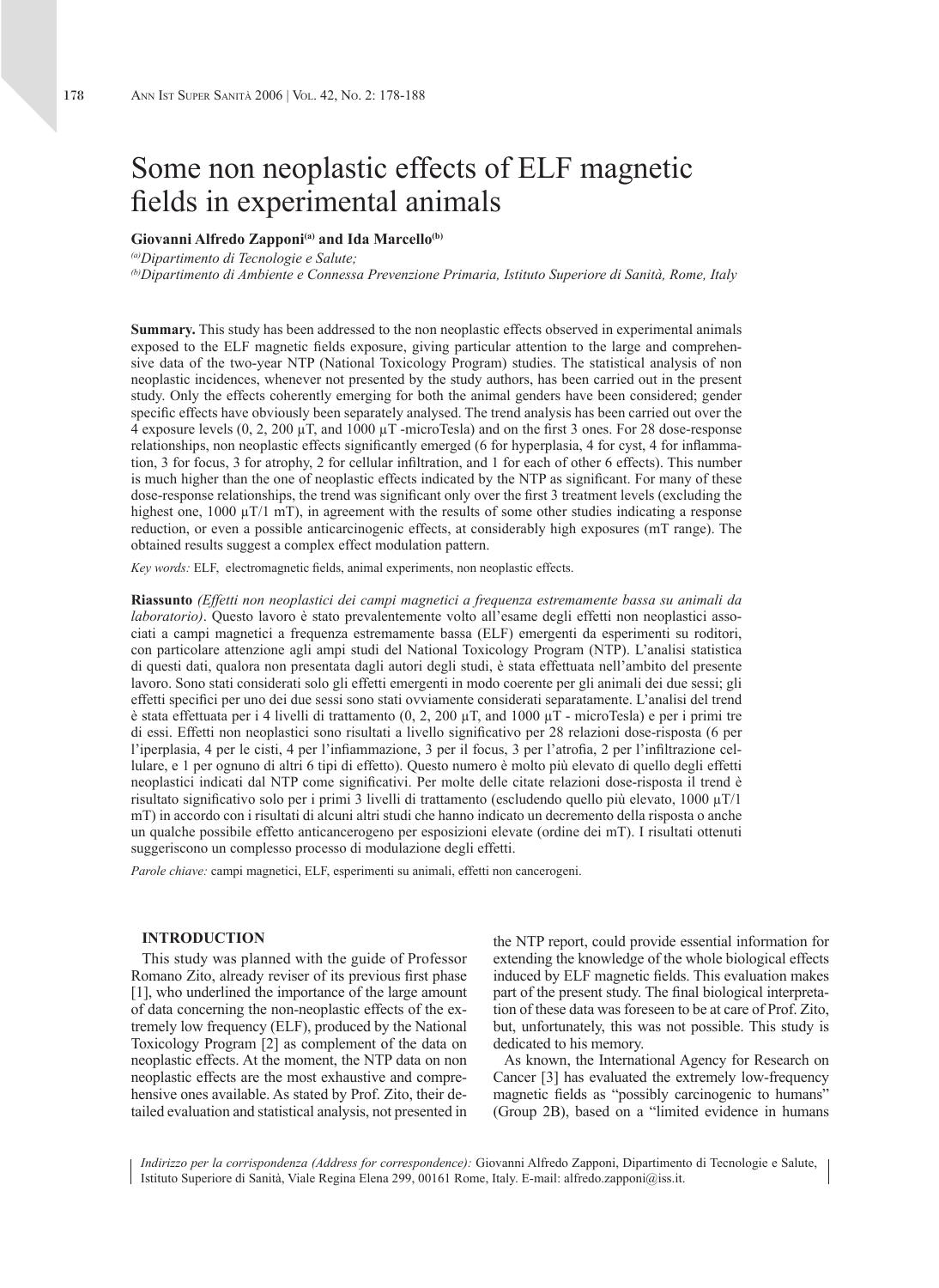of the carcinogenicity of extremely low-frequency magnetic fields in relation to childhood leukemia while there is inadequate evidence in humans for the carcinogenicity of extremely low-frequency magnetic fields in relation to all other cancers". Moreover, the IARC evaluated that "there is inadequate evidence in experimental animals for the carcinogenicity of extremely low-frequency magnetic fields". The US NTP [2], in the concluding remarks of its two-year lasting "Toxicology and carcinogenesis studies of 60-Hz magnetic fields in F344/n rats and B6C3F1 mice", specifies that "there was equivocal evidence of carcinogenic activity of 60-Hz magnetic fields in male F344/N rats based on increased incidences of thyroid gland C-cell neoplasms in the 0.02 and 2 G groups", while "there was no evidence of carcinogenic activity in female F344/N rats or male or female B6C3F1 exposed to 0.02, 2 or 10 G, or 10 G intermittent 60-Hz magnetic fields" [2]. In these studies, groups of 100 male and 100 female rats, and of 100 male and 100 female mice were exposed to 60-Hz magnetic fields at intensities of 0, 0.02, 2 and 10 G/ 0, 2, 200 and  $1000 \mu$ T), as well as of 10 G intermittent magnetic fields (1 hour on, 1 hour off) for 18.5 hours per day, 7 days per week, 106 weeks.

At the moment, the "equivocal evidence" of carcinogenic activity of 60-Hz magnetic field in experimental animals reported by the NTP appears to be the only one not fully negative evaluation presented by an international level institution with carcinogenicity classification tasks. The NTP specifies that the "equivocal evidence of carcinogenic activity" is demonstrated by studies that are interpreted as showing a marginal increase of neoplasms that may be related to the agent under study. This is different from the "no evidence" that, according to the NTP, is demonstrated by studies that are interpreted as showing no agent-related increases of malignant or benign neoplasms. In the NTP two-year studies, in addition to thyroid C cell data, other statistically significant results emerge in rats and mice, in addition to thyroid C cell data, as also underlined in the IARC (2002) monograph [3]. In particular, for skin tumours, a statistically significant increase of trichoepithelioma at the 1000 µT exposure level (p=0.029) is reported in male rats, together with a statistically highly significant exposure-response trend for this neoplasm  $(p=0.002)$ , and with statistically significant trends ( $p=0.008$  and  $p=0.018$ ) respectively for tricoepithelioma or basal cell adenoma, jointly considered, and for squamous cell papilloma, keratoacanthoma, thricoepitelioma, basal cell adenoma or squamous cell carcinoma, jointly considered. Lastly, a significant increase (p=0.032) of preputial gland carcinoma is reported for male rats. For mice, the only positive result reported is a statistically significant exposure-response trend  $(p=0.032)$  in males, for the adrenal cortex adenoma.

Some statistically significant decreases of neoplasm incidence in the exposed groups also emerged in the NTP studies. In particular, a significant incidence decrease is reported for leukemia in male rats and for adrenal cortex adenoma in female rats, both at the in-

termittent 10 G/1000 µT exposure level (respectively,  $p=0.045$  and  $p=0.02$ ). For male and female mice, a significant decrease of lung tumours is reported at the 2 G/200 µT exposure level (alveolar/bronchiolar adenoma) in male and female mice (respectively,  $p=0.001$  and  $p=0.002$ , female mice) and at 0.02 G/2  $\mu$ T in female mice (p=0.002). Lastly, a significant decrease of all malignant neoplasm is reported for female mice, at the  $200 \mu T$  and  $1000 \mu T$  exposure levels (respectively, p=0.015 and p=0.024), together with a significant negative exposure response trend (p=0.014). These results are interesting and will be hereafter briefly discussed.

The NTP short review of the experimental studies, available at the time of the report publication, underlines that most of them have led to negative results. In this context, skin tumor promotion experimental models have indicated either a marginal increase of skin papilloma incidence in mice with magnetic field exposure [4] or no increase in neoplasm rate [5]. In another study in mice [4], a marginal increase was observed in the number of skin tumors per tumor-bearing animals, exposed to intermittent magnetic fields. Lastly, in three different studies in mice, variable results were obtained, not supporting an effect of magnetic fields on skin tumor promotion. For rats, substantially negative studies were mentioned by the NTP [2].

More recently, the Juutilainen *et al.* [7] review has presented a comparative evaluation of the animals studies on the "cocarcinogenic effects" of 50-60 Hz magnetic fields (treatment with a genotoxic agent followed or accompanied by ELF magnetic field treatment). This analysis indicates 3 studies as positive over 14 examined, and the remaining ones as negative or not fully positive. These authors conclude that studies whose experimental design combines chronic exposure to magnetic fields with long term exposure to known carcinogens (cocarcinogenesis) are more likely suitable to produce positive effects, rather than studies based on the two step design (known carcinogen treatment followed by magnetic field treatment).

Heikkinen *et al.* [8] have effected a study on female CBA/S mice, with about 50 animals for each of 3 experimental groups, one used as "cage-control group", and the other two groups treated with ionizing radiation at the beginning of the experiment. One of these two groups was also exposed for 1.5 years (24 hours/day), at 50 Hz magnetic fields whose intensity regularly varied among 1.3, 10 and 130 µT, while the other one represented the "sham control". The authors conclude that the magnetic field exposure did not significantly increase the incidence of any primary neoplams and that, however, the observed significant increase of liver basophilic foci (25/50, exposed *vs.* 9/50, control, p<0.001, significance estimated in the present analysis), indicated as a probable pre-neoplastic effect in liver, is worthwhile of attention. They also report that the incidence of hepatocellular carcinomas was not significantly increased (14/50 *vs.*  $7/50$ ,  $p \approx 0.07$ , significance estimated in the present analysis) while no differences emerged for liver adenomas.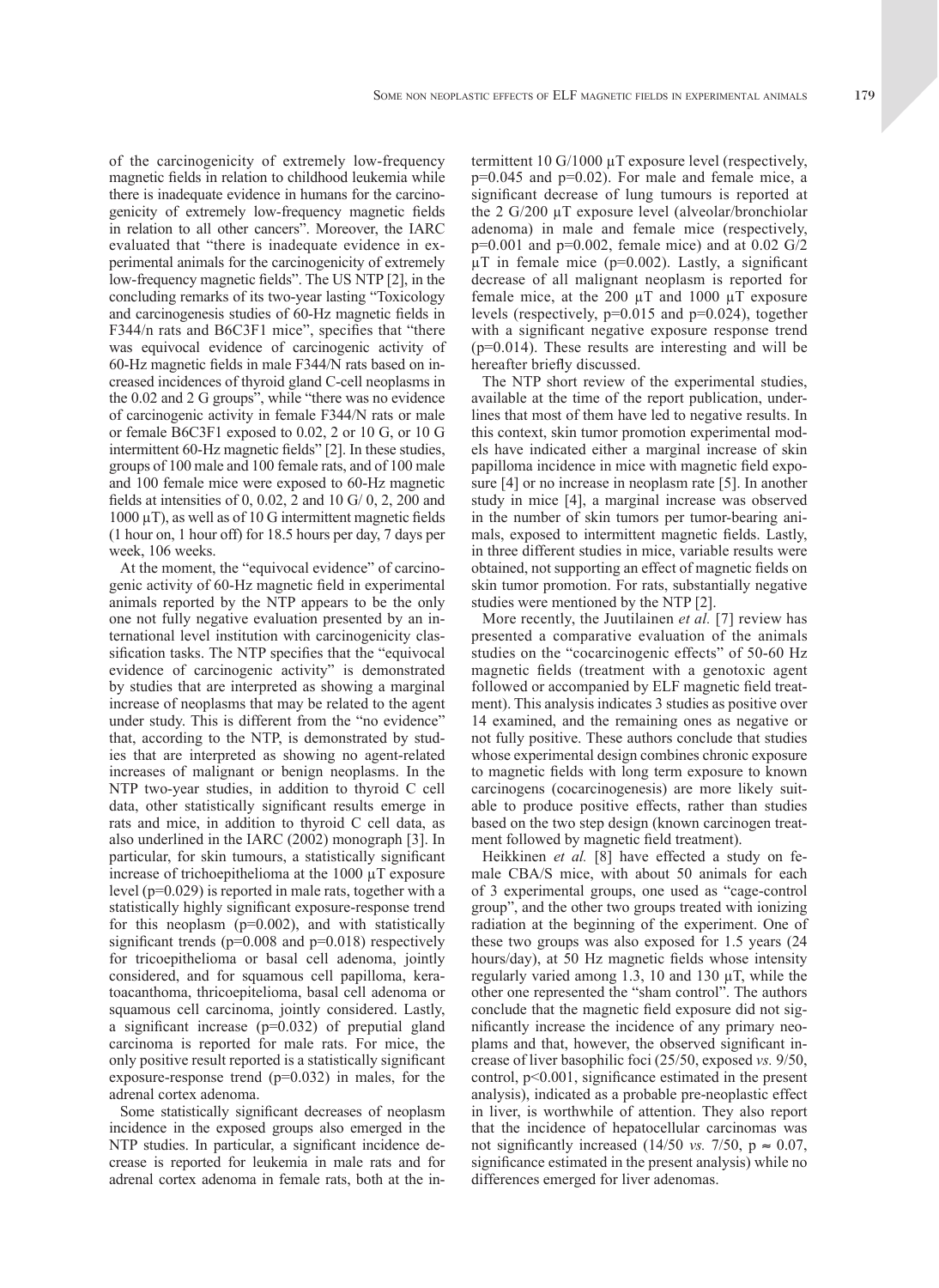W. Löscher [9] has reviewed the experimental studies of the "Hannover Group" on ELF magnetic field carcinogenic activity in rats, observing that, even most of them were negative, weak or equivocal results have been mainly obtained in studies using the DMBA breast cancer model in rats (administration of 7,12-dimethylbenzo(a)anthracene – DMBA, in a single administration or repeated in prolonged period, and relatively long lasting treatment with magnetic fields). Löscher underlines that these studies, also in comparison with other ones, have pointed out some aspects of the experimental designs which, at least in part, could explain some inconsistencies emerging from different experiments on rodents. These variability causes include:

- a) the rat sub-strain used in the various experiments (mentioned as the possibly most important factor in determining the effects of exposure, due to the different sensitivity of different sublines);
- b) the DMBA dose (that should be sub-maximal);
- c) the duration of magnetic field exposure (assuming that the magnetic fields affect tumor growth rather than tumor incidence, as Löscher hypothesises, the effects might be most easily observed early, rather than later, due to the growth progression of tumors also in control group);
- d) the location of tumors in the mammary gland (due to the different sensitivity of specific parts of the organ); and lastly,
- e) the flux density of magnetic field exposure, that should be in the micro-Tesla/ $\mu$ T range (based on the Hannover group results, which indicated a tendency of the cocarcinogenic effects of magnetic fields tend to disappear at high exposures, milli-Tesla/mT range).

In particular, the data presented by Löscher indicate the absence of significant increase of breast tumor incidence at 30 mT, while the increases at 50 and 100 µT are significant and respectively two- and three-fold higher than the one at 30 mT/30,000  $\mu$ T.

As far as the magnetic field high flux density is concerned, it is also worthwhile underlining that a study by de Seze *et al.* [10] on 3 mouse strains, previously treated with carcinogenic doses of benzo(a)pyrene ("initiation") and subsequently exposed to high ELF magnetic field levels  $(100 \text{ m})/100,000 \mu \text{T}$ , 8 Hz, 8 hours/day, 5 days/week, from the onset of tumors to the animal death or when the tumors reached a specific level) has shown a significant decrease of tumor growth in the magnetic field-treated mice, together with a survival increase.

Moreover, a study by Tofani *et al.* [11] showed a significant tumor inhibition in nude mice subcutaneously bearing WiDr tumors (induced by a subcutaneous intercapsular injection of transformed WiDr human colon adeno-carcinoma cells) and treated with ELF and static modulated magnetic fields (70 minutes, 4 weeks), when modulated magnetic fields (modulation defined as 50 Hz fields superimposed to static fields) were used for at least the 60% of the treatment period and the average intensity was higher than 3.59 mT/3,590 µT.

An *in vitro* study by Redeva and Berg [12], on the differences induced by low frequency magnetic fields in the lethality between cancerous cells (cultured cancer cell lines) and human lymphocyte cells, has indicated that the pulsating electromagnetic fields (sinusoidal wave, 35 mT/35,000 µT peak, 50 Hz), has suggested that the combined application of such magnetic field, anticancer drugs and photodynamic therapy could be very effective.

These latter results point out that the importance of a comprehensive joint evaluation of the biological effects of ELF magnetic fields, including both the carcinogenesis studies and the studies on the possible anti-carcinogenic effects and on the possible therapeutic use of ELF magnetic fields.

The large majority of the above mentioned studies adopt an experimental design substantially different from the one of the NTP studies above discussed, which uses a two year lasting exposure to magnetic fields, without any chemical carcinogen previous or contemporary administration, in agreement with the classical carcinogenicity studies. This design is considered here particularly important, because the adopted exposure pattern is in some way most similar to typical human exposures. Moreover, this study is the most comprehensive for the number of neoplastic and non neoplastic effect types and sites examined, providing an extremely large number of data. The observation in some experimental studies of a lower carcinogenic effect or even of an anticarcinogenic effect at high ELF magnetic field levels (mT range) has been considered of main interest in the present analysis. As an example, the thyroid C-cell adenomas and carcinomas observed by the NTP are significantly increased in male rats at the intermediate exposure levels  $(0.02 \text{ G}/2 \mu \text{T}$  and  $2 \text{ G}/200 \mu \text{T})$  but not at the highest exposure level (10 G/1000  $\mu$ T/1 mT), for which the increase is not significant. The same pattern arises for the thyroid C-cell focal hyperplasia in female rats *(Table 1)*.

In the previous phase of the present study [1], the thyroid C-cell data and other NTP data have been discussed. In particular, the analysis has shown that a highly significant increase of the focal hyperplasia incidence in female rats has been observed at the same exposure levels at which in male rats a highly significant increase of C-cell adenoma or carcinoma is observed and that the amounts of these increases are comparable (in the order of two-fold). As reported in the NTP study, "focal proliferative lesions smaller than five follicles in diameter are designated as focal C-cell hyperplasia, and masses larger than this are considered to be neoplasms", so that the joint consideration of thyroid C-cell hyperplasia and adenoma appears reasonable. Lastly, some increase of thyroid C-cell adenoma incidence in the exposed groups results also for female rats, even if at a non significant level, and the examination of the pooled data of thyroid C-cell adenomas or carcinomas in male and female rats still indicate a significant increase at  $2$  ( $p=0.04$ ) and nearly significant (p=0.052) at 200 µT *(Table 1)*. These considerations suggest that female rat data may be not fully negative,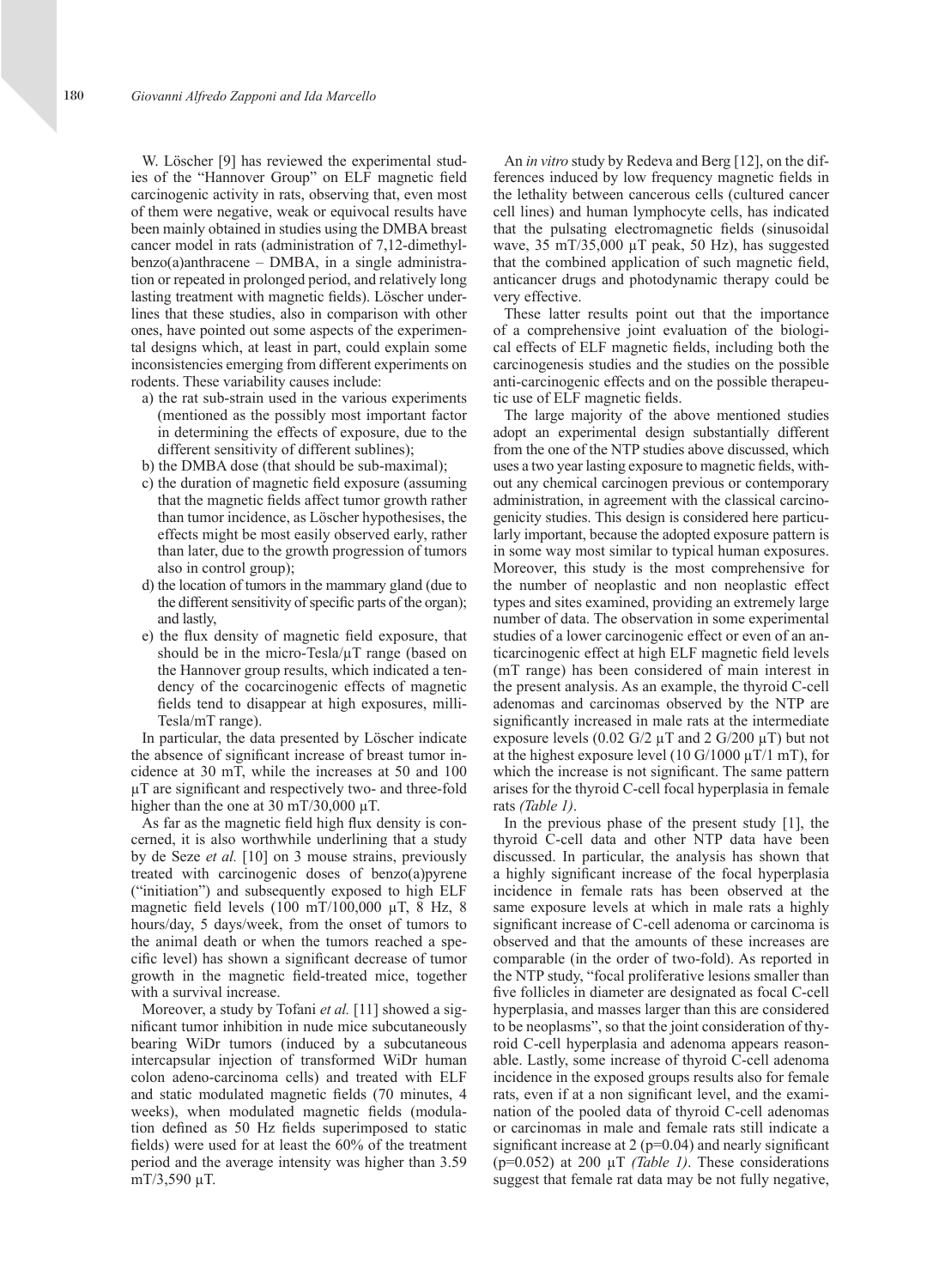| <b>Table 1</b>   Thyroid C-cell neoplasms and focal hyperplasia (data from National Toxixology Program, 1999) |                           |                                  |                                            |                                 |  |  |
|---------------------------------------------------------------------------------------------------------------|---------------------------|----------------------------------|--------------------------------------------|---------------------------------|--|--|
|                                                                                                               | <b>Control</b>            | 0.02 <sub>G</sub>                | 2 <sub>G</sub>                             | 10G                             |  |  |
| Thyroid C-cell, adenoma                                                                                       |                           |                                  |                                            |                                 |  |  |
| M rats                                                                                                        | 15/99 (15%)               | 25/100 (25%)<br>$p=0.035*$       | 26/100 (26%)<br>$p=0.028*$                 | 23/100 (23%)                    |  |  |
| F rats                                                                                                        | 15/100 (15%)              | 20/100 (20%)                     | 19/100 (19%)                               | 20/100 (20%)                    |  |  |
| $M + F$ rats                                                                                                  | 30/199 (15%)              | 45/200 (22%)<br>p<0.05           | 45/200 (22%)<br>p<0.05                     | 43/200 (21%)                    |  |  |
| Thyroid C-cell, adenoma or carcinoma                                                                          |                           |                                  |                                            |                                 |  |  |
| M rats                                                                                                        | 16/99 (16%)<br>$p=0.005*$ | 31/100 (31%)<br>$p=0.009*$       | 30/100 (30%)<br>$p=0.055*$                 | 25/100 (25%)                    |  |  |
| F rats                                                                                                        | 19/100 (19%)              | 22/100 (22%)                     | 22/100 (22%)                               | 23/100 (23%)                    |  |  |
| $M + F$ rats                                                                                                  | 35/199 (17%)              | 53/200 (26%)<br>p<0.025          | 52/200 (26%)<br>p<0.05                     | 48/200 (24%)                    |  |  |
| Thyroid C-cell, focal hyperplasia                                                                             |                           |                                  |                                            |                                 |  |  |
| M rats                                                                                                        | 28/99 (28%)               | 22/100 (22%)                     | 23/100 (23%)                               | 24/100 (24%)                    |  |  |
| F rats                                                                                                        | 20/100 (20%)<br>p<0.005   | 39/100 (39%)<br>$p<0.001$ trend: | 52/100 (52%)<br>p<0.001                    | 24/100 (24%)<br>$(p<0.001n)$ ** |  |  |
| $M + F$ rats                                                                                                  | 48/199 (24%)              | 61/200 (30%)                     | 75/200 (37%)<br>$p=0.005$ trend: $p<0.001$ | 48/200 (24%)<br>(p<0.005n)      |  |  |
|                                                                                                               |                           |                                  |                                            |                                 |  |  |

*\* Significance levels estimated by the National Toxicology Program (NTP). \*\* Significance levels of decrement at 10 G in comparison to the responses at 2 G or/and at 0.02 G. M: male; F: female.*

and that the thyroid C-cell effects might be reasonably assumed as affecting both the two rat genders, even at a different level.

### **METHODS ADOPTED FOR THE STATISTICAL ANALYSIS OF DATA**

For the non neoplastic data, for which the NTP report [2] does not present a statistical analysis, the statistical significance of exposure-response trend has been evaluated in the present study with the classical Mantel-Haenszel test [13-15], without considering the 10 G (1000 µT) intermittent exposure group (qualitatively different from the other exposure groups, Control and continuous 0.02 G, 2 G, and 10 G/Control and continuous 2  $\mu$ T, 200  $\mu$ T and 1000  $\mu$ T, which have been used by the NTP in the trend analysis, excluding the intermittent exposure group). The "*Exact Fisher test*" has been generally employed for homogeneity in incidence comparisons, also because the Chi-square test, even when appropriately usable, resulted to be somewhat less powerful then the Fisher exact test. These tests appeared to lead to results not substantially different from the ones obtained in the NTP statistical analysis.

The trends analysis effected in the present study includes both the 4 treatments (Control, 0,02 G, 2 G and 10 G/Control, 2  $\mu$ T, 200  $\mu$ T and 1000  $\mu$ T) and the 3 first treatments (Control, 0.02 G and 2 G). This decision has been based on the above considerations about a possible response decrease in reported in various experimental animals studies for treatment levels higher than the microTesla -  $\mu$ T levels, and also taking into account that in the dose-response relationships (Thyroid C-cell neoplsmas) on which the NTP has based its "equivocal evidence" evaluation, is characterised by a response at 10 G (1000  $\mu$ T or 1 mT) that is not significantly increased for thyroid C-cell adenomas and carcinomas in male rats, while this happens for the responses at the 0.02 G and/or 2 G treatment levels, which are sensibly higher. The trend analysis limited at the first 3 treatment levels was adopted also for testing the hypothesis of a possible lower efficiency of exposures at the 1 mT/10 G level, which is the border between the  $\mu$ T and mT range.

In the case of statistically significant increased or decreased incidences of an effect in one gender, the corresponding data of the other gender were also comparatively examined; the examined effect was taken into account only if the data and the trends of the two genders were compatible, as also indicated by a significance existing for the pooled data of the two genders. The number of the different dose-response relationships for the non neoplastic effects, examined and reported by the NTP is of the order of magnitude of 300 for each gender of each species. However, among them, only 60-80 doseresponse relationships per gender of the two species include incidences non extremely low (higher than one or few units per one hundred), therefore consenting some appropriate statistical analysis. This reduced number is however sufficiently high to lead to the reasonable prediction that, for instance, 3 - 4 false positives could arise by chance in the case of an adopted significance level of 5%. This consideration together with the well known principle adopted by the IARC, of giving major attention to the results appearing in the two animal genders and/or in different species was the base for selecting the dose-responses hereafter presented. In particular, doseresponse relationships for which incoherent trends or incoherent increases/decreases emerged in the two genders were not considered, with the obvious exception of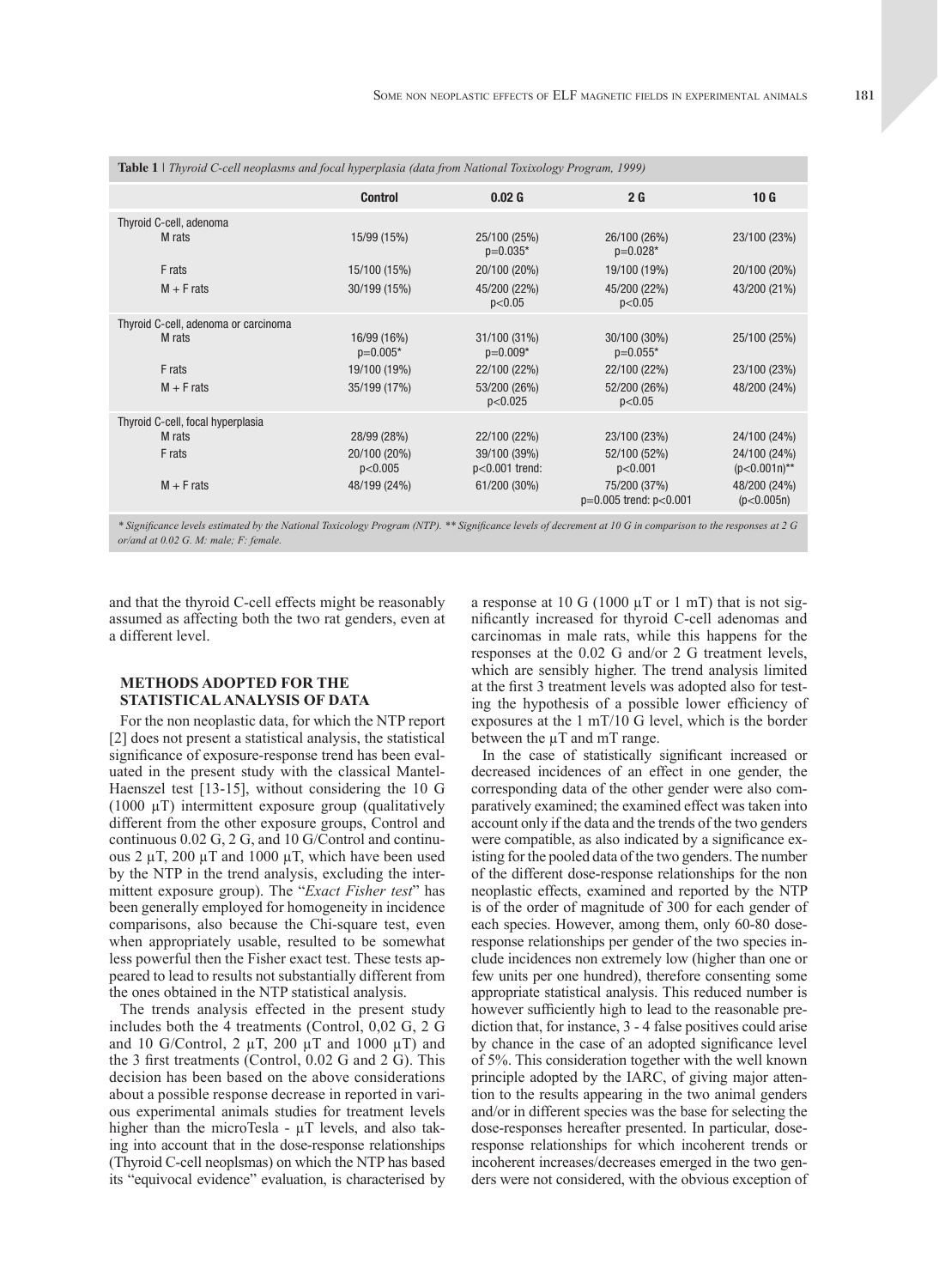effects gender-specific (*e.g.*, prostate or ovary effects). Based on simple statistical principle, this criterion may be expected to remarkably reduce the above mentioned risk of false positives. Another criterion, in this case non statistical, has been the consideration of the biological reasonableness of the examined results (*e.g.*, similar effects in different tissues of the same organ).

Lastly, for completeness reasons and for avoiding selection biases, the analysis was also extended to the identification of dose-response relationships consistently suggesting an exposure-related incidence decrease of effects. In this case, also some dose-response relationship concerning neoplastic effects, presented by the NTP, has been examined.

In the *Tables 1-4*, the significance levels with an asterisk (\*) are the ones estimated by the NTP, while the other ones have been estimated in the present study. The significance level of the incidence increments at the 3 exposure levels, in comparison with the control, is reported below each incidence. The significance level of the trend has been estimated up to 2 G and 10 G, and is reported below the corresponding incidences. The significance levels in parentheses, followed by the letter n (*e.g.*, p<0.01n) concern the difference (decrease) of the response to the highest exposure level (10 G) in comparison with the ones at 0.02 G and/or 2 G. This evaluation was aimed at verifying if the highest exposure level was less efficient of the lower ones in the induction of effects.

#### **RESULTS**

The analysis of the whole NTP data in non neoplastic effects indicates significant incidence increases and/or significant trends result for 28 dose-response relationships *(Table 2 and Table 3)*.

The identified significant effects include:

1) hyperplasia:

adrenal cortex (endocrine system), in rats;

adrenal cortex (endocrine system), in mice;

 mesenteric lymph node (hematopoietic system), in mice;

 thymus, epithelial cells (hematopoietic system), in rats;

testes, interstitial cells (genital system), in male rats; ovary, rete ovarii (genital system) in female rats; 2) cyst:

pituitary gland, pars distalis (endocrine system), in rats;

 thyroid c-cells, ultimobranchial cyst (endocrine system), in rats;

 mammary gland (integumentary system), in female rats;

 preputial gland, bilateral cysts (genital system), in male mice;

3) inflammation:

 preputial gland, chronic inflammation (genital system), in male rats;

preputial gland (genital system), in male mice;

 prostate, acute inflammation (genital system), in male rats;

 prostate, chronic inflammation, (genital system), in male rats;

4) focus:

liver, eosinophilic focus (alimentary system) in rats; liver, eosinophilic focus (alimentary system) in mice; liver, basophilic focus (alimentary system) in rats; 5) atrophy:

preputial gland (genital system) in male mice; preputial gland, bilateral atrophy (genital system) in male mice;

testes, bilateral atrophy (genital system) in male mice; 6) cellular infiltration:

lung, lymphocytes (respiratory system) in rats; lung, istiocytes (respiratory system) in rats; 7) cytoplasmatic alteration:

nose, olfactory epithelium (respiratory system) in rats; 8) cytoplasmatic vacuolisation:

pancreas (alimentary system) in rats;

9) lipomatosis:

pancreas (alimentary system) in mice;

10) hematopoietic cell proliferation: spleen (hematopoietc system) in mice;

11) galactocele;

12) mammary gland (integumentary system) in rats;

13) mineralization: brain, thalamus (nervous system) in mice.

The pooled incidences and dose-response relationships of the two genders for the two species have been considered as a main parameter. For gender-specific effects, only the relevant gender has been considered.

In 8 of the 28 dose-relationships reported in *Tables 2* and *3*, the trend of the pooled incidences of the two genders resulted significant over the whole 4 treatment levels. Considering also the trend over the first 3 treatment levels, the whole dose-response-relationships with a significant trend (over 4 and/or 3 treatment levels) increased up to 20.

In the same 28 dose-response relationships, a significant response increase of the two gender cumulated data, in comparison with the control, emerges 11-folds at 0.02 G/2 µT, 16-folds at 2 G/200 µT and 11-folds at 10 G/1 mT.

In 11 dose-response relationships, the incidence at the higher exposure level (10 G), resulted to be significantly lower than the ones at 0.02 G or/and 2 G. This result is coherent with the relatively low percentage of dose-responses with a trend significant over the whole 4 treatment levels and with the higher percentage of dose-response relationships with a significant trend only over the first 3 treatment groups.

The dose-response relationships resulting in some way significant for rat and mice respectively are 17 and 11.

Of the 28 dose-response relationships, 6 regard hyperplasia, 4 cyst, 4 inflammation, 3 focus, 3 atrophy, 2 cellular infiltration, 1 cytoplasmatic alteration, 1 cytoplasmatic vacuolisation, 1 lipomatosis, 1 hematopoietic cell proliferation 1 galactocele and 1 mineralization.

Among them, 17 concern non gender-specific effects (resulting in the two gender cumulated data and not only in a single gender). Other 11 dose-response re-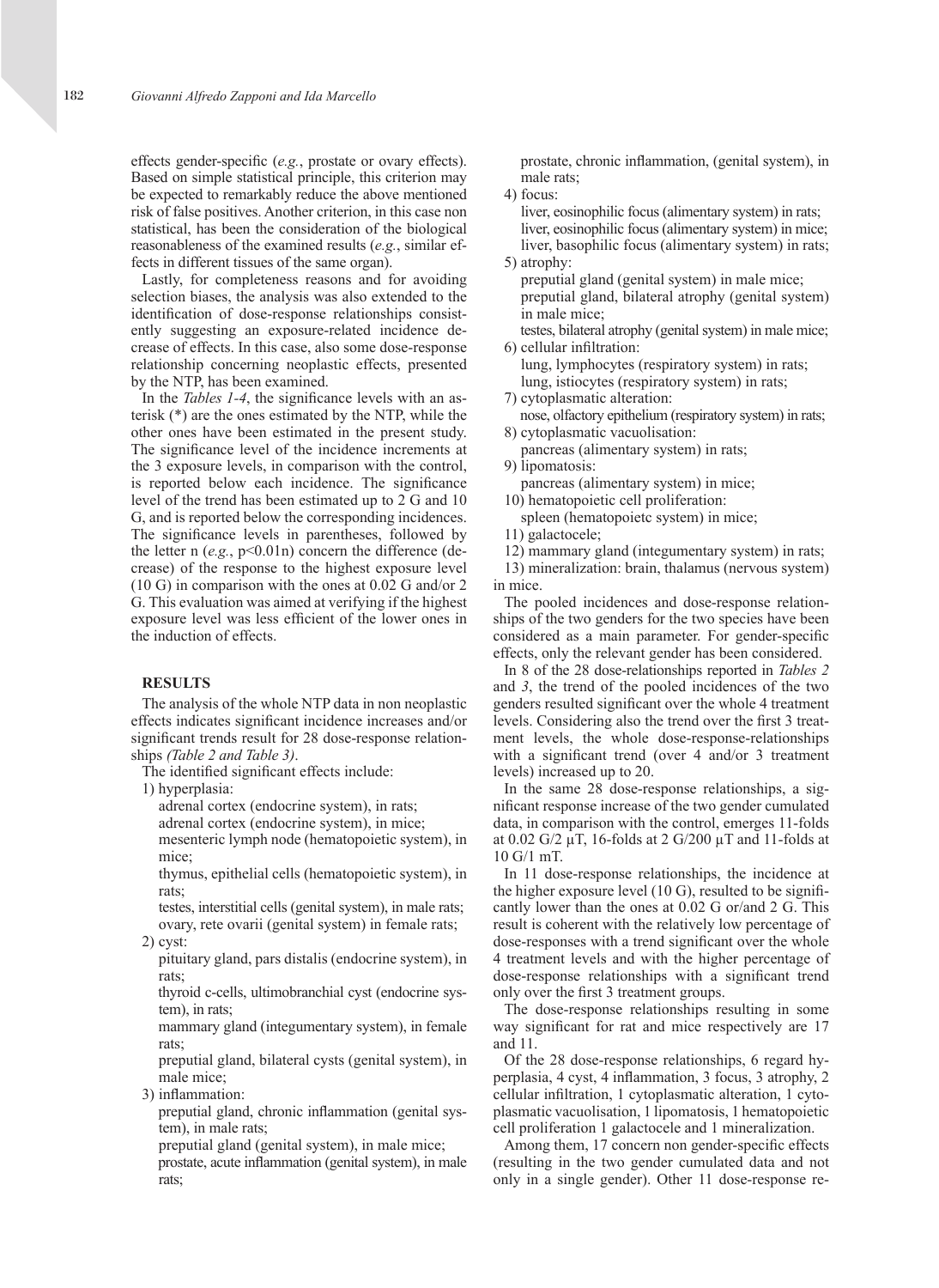| Table 2   Non neoplastic lesions: hyperplasia, cyst, inflammation, atrophy (data from National Toxicology Program, 1999) |                                  |                                         |                                         |                                                                    |                                                               |
|--------------------------------------------------------------------------------------------------------------------------|----------------------------------|-----------------------------------------|-----------------------------------------|--------------------------------------------------------------------|---------------------------------------------------------------|
|                                                                                                                          |                                  | <b>Control</b>                          | 0.02G                                   | 2G                                                                 | 10G                                                           |
| 1) Adrenal cortex, hyperplasia                                                                                           | M rats<br>F rats                 | 11/99 (11%)<br>11/100 (11%)             | 15/100 (15%)<br>23/100 (23%)<br>p<0.02  | 9/100(9%)<br>12/100 (12%)                                          | 11/100 (11%)<br>8/100 (8%)<br>$(p<0.005n)$ *                  |
|                                                                                                                          | $M + F$ rats                     | 22/199 (11%)                            | 38/200 (19%)<br>p<0.05                  | 21/200 (10%)<br>(p<0.01n)                                          | 19/200 (9%)                                                   |
| 2) Adrenal cortex, focal hyperplasia                                                                                     | M mice<br>F mice<br>$M + F$ mice | 31/99 (31%)<br>3/88(3%)<br>34/187 (18%) | 31/96 (32%)<br>8/88(9%)<br>39/184 (21%) | 38/99 (38%)<br>12/88 (14%)<br>p<0.025 trend:p<0.05<br>50/187 (27%) | 31/94 (33%)<br>9/89 (10%)<br>$p=0.068$<br>40/183 (22%)        |
|                                                                                                                          |                                  |                                         |                                         | p<0.05 trend:p<0.05                                                |                                                               |
| 3) Mesenteric lymph node, hyperplasia                                                                                    | M mice                           | 0/87(0%)                                | 7/90 (8%)<br>p<0.01                     | 5/96(5%)<br>p<0.036                                                | 1/85(1%)<br>(p<0.05n)                                         |
|                                                                                                                          | F mice<br>$M + F$ mice           | 2/83(2%)<br>2/170 (1%)                  | $1/88(1\%)$<br>8/178 (4%)<br>$≈0.06$    | 4/89(4%)<br>9/185(5%)<br>p<0.05                                    | $0/92(0\%)$<br>$1/177(0.5\%)$<br>(p<0.05n)                    |
| As above, reticulum cells                                                                                                | F mice                           | 3/83(4%)                                | 4/88 (5%)                               | 13/89 (15%)<br>p<0.025 trend: p <0.01                              | 8/92 (9%)                                                     |
| 4) Thymus, epithelial cells hyperplasia                                                                                  | M rats                           | 2/97(2%)                                | 3/94(3%)                                | 3/95(3%)                                                           | 6/90(7%)                                                      |
|                                                                                                                          | F rats<br>$M + F$ rats           | 3/95(3%)<br>5/192(3%)                   | 1/95(1%)<br>4/189(2%)                   | 3/92(3%)<br>6/187(3%)                                              | trend: $p<0.05$<br>4/91(4%)<br>10/181 (5%)<br>trend: $p<0.05$ |
| 5) Testes, interstitial cells, focal hyperplasia                                                                         | M rats                           | 8/100(8%)                               | 8/100 (8%)                              | 12/100 (12%)                                                       | 17/100 (17%)<br>p<0.05 trend: p<0.025                         |
| 6) Ovary, rete ovarii, hyperplasia                                                                                       | F rats                           | 5/100(5%)                               | 14/100 (14%)<br>p<0.05                  | 5/100(5%)                                                          | 14/100 (14%)<br>p<0.05                                        |
| 7) Pituitary gland, Pars Distalis, cyst                                                                                  | M rats                           | 8/98(8%)                                | 6/95(6%)                                | 6/97(6%)                                                           | 16/100 (16%)<br>trend: $p<0.001$                              |
|                                                                                                                          | F rats<br>$M + F$ rats           | 21/99 (21%)<br>29/197 (15%)             | 21/99 (21%)<br>27/194 (15%)             | 19/98 (19%)<br>25/195 (13%)                                        | 28/100 (28%)<br>44/200 (22%)<br>trend: $p<0.005$              |
| 8) Thyroid gland, C-cells, ultimobranchial cyst                                                                          | M rats                           | $1/99(1\%)$                             | 1/100(1%)                               | 4/100(4%)<br>trend: $p<0.05$                                       | 7/100 (7%)<br>p<0.05 trend: p<0.005                           |
|                                                                                                                          | F rats                           | $2/100(1\%)$                            | 4/100(4%)                               | 7/100 (7%)<br>trend: $p<0.054$                                     | 3/100(3%)                                                     |
|                                                                                                                          | $M + F$ rats                     | $3/199(1\%)$                            | 5/200(2%)                               | 11/200 (5%)<br>p<0.05 trend: p<0.05                                | 10/200 (5%)<br>p<0.05 trend: p<0.05                           |
| 9) Mammary gland, cyst                                                                                                   | F rats                           | 47/100 (47%)                            | 54/100 (54%)                            | 56/100 (56%)                                                       | 61/100 (61%)<br>p<0.05 trend: p<0.05                          |
| 10) Preputial gland, bilateral cyst                                                                                      | M mice                           | 55/98 (56%)                             | 75/98 (77%)<br>p<0.005                  | 86/100 (86%)<br>p<0.001 trend: p<0.001                             | 53/100 (53%)<br>(p<0.001n)                                    |
| 11) Preputial gland, chronic inflammation                                                                                | M rats,                          | 18/100 (18%)                            | 19/99 (19%)                             | 25/100 (25%)                                                       | 31/100 (31%)<br>p<0.025 trend: p <0.01                        |
| 12) Preputial gland, inflammation                                                                                        | M mice                           | 15/98 (15%)                             | 18/98 (18%)                             | 33/100 (33%)<br>$p<0.005$ trend: $p<0.001$                         | 27/95 (27%)<br>$p<0.025$ trend: $p<0.05$                      |
| 13) Prostate, acute inflammation                                                                                         | M rats                           | 4/100(4%)                               | 7/99 (7%)                               | 15/100 (15%)<br>$p<0.01$ trend: $p< 0.01$                          | 7/99 (7%)<br>(p<0.06n)                                        |
| 14) Prostate, chronic inflammation                                                                                       | M rats                           | 6/100(6%)                               | 6/100 (6%)                              | 14/100 (14%)<br>$p<0.05$ trend: $p< 0.025$                         | 6/100(6%)<br>(p<0.051n)                                       |
| 15) Preputial gland, atrophy                                                                                             | <b>Mmice</b>                     | 8/98(8%)                                | 22/98 (22%)<br>p<0.005                  | 15/100 (15%)                                                       | 10/95 (11%)<br>(p<0.025n)                                     |
| 16) Preputial gland, bilateral atrophy                                                                                   | M mice                           | 17/98 (17%)                             | 34/98 (35%)<br>p<0.01                   | 34/100 (34%)<br>p<0.01                                             | 27/95 (28%)<br>p<0.05                                         |
| 17) Testes, bilateral atrophy                                                                                            | M mice                           | $0/99(0\%)$                             | 2/98(2%)                                | 0/94(0%)                                                           | 6/96(6%)<br>$p<0.025$ trend: $p<0.005$                        |

*\* Significance levels of decrement at 10 G in comparison to the responses at 2 G or/and at 0.02 G. M: male; F: female.*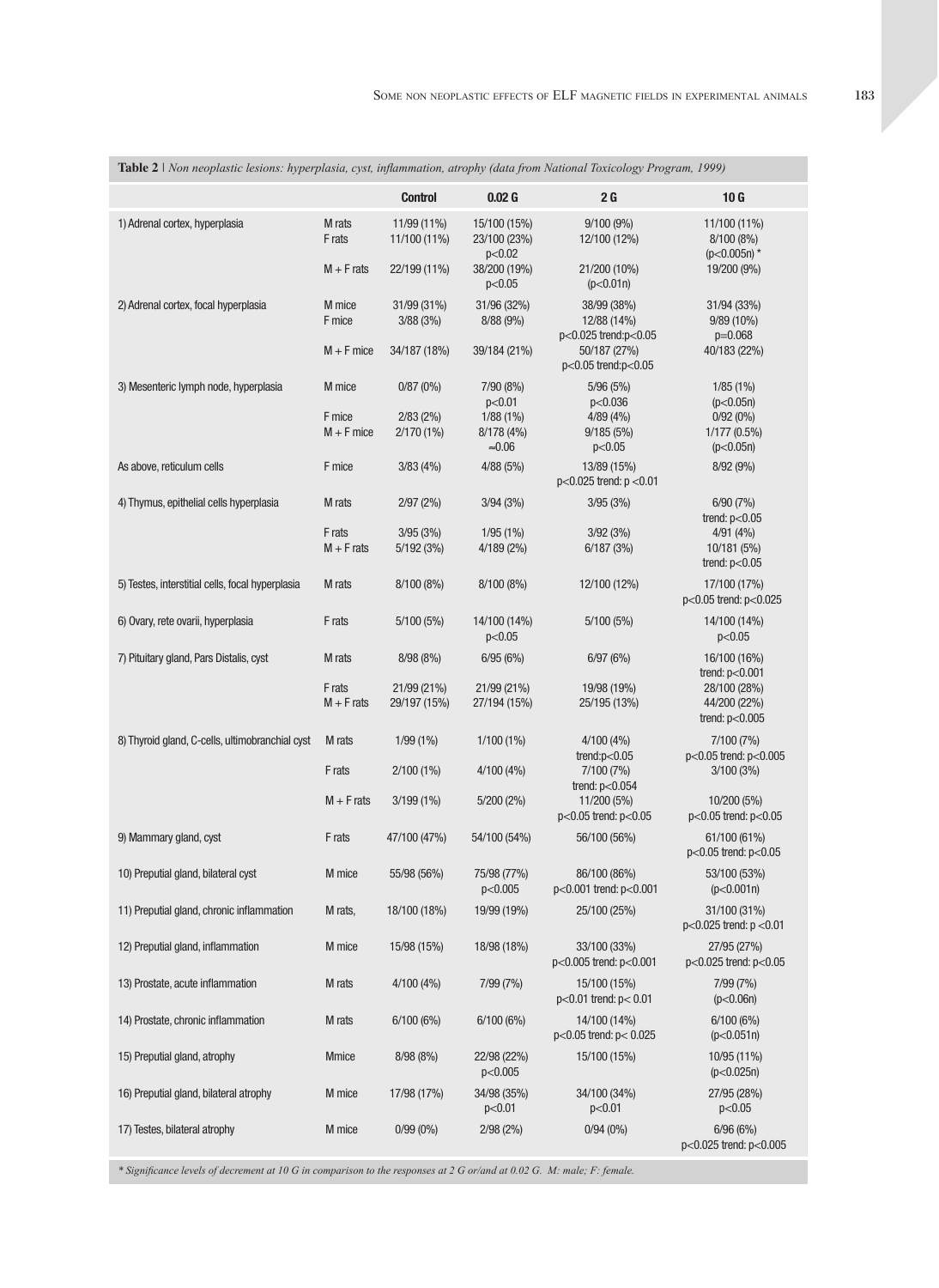**Table 3** *| Non neoplastic lesions: Focus, cellular infiltration, cell proliferation, cytoplasmatic alteration, cytoplasmatic vacuolization, lipomatosis, mineralization, galactocele (data from National Toxicology Program, 1999)*

|                                                            |                        | <b>Control</b>               | 0.02 <sub>G</sub>                     | 2G                                                                | 10G                                            |
|------------------------------------------------------------|------------------------|------------------------------|---------------------------------------|-------------------------------------------------------------------|------------------------------------------------|
| 1) Liver, eosinophilc focus                                | M rats<br>F rats       | 21/100 (21%)<br>18/100 (18%) | 19/100 (19%)<br>24/100 (24%)          | 26/100 (26%)<br>30/100 (30%)                                      | 17/100 (17%)<br>24/100 (24%)                   |
|                                                            | $M + F$ rats           | 39/200 (19%)                 | 43/200 (21%)                          | p<0.05 trend: p<0.05<br>56/200 (28%)<br>$p<0.05$ trend: $p<0.025$ | 41/200 (20%)                                   |
| 2) Liver, eosinophilc focus                                | M mice<br>F mice       | 10/100 (10%)<br>5/98 (5%)    | 12/100 (12%)<br>3/97(3%)              | 11/100 (11%)<br>10/98 (10%)<br>trend: $p<0.025$                   | 14/100 (14%)<br>10/99 (10%)<br>trend: $p=0.05$ |
|                                                            | $M + F$ mice           | 15/198 (8%)                  | 15/197 (8%)                           | 21/198 (11%)                                                      | 24/199 (12%)<br>trend: $p=0.05$                |
| 3) Liver, basophilic focus                                 | M rats                 | 35/100 (35%)                 | 35/100 (35%)                          | 47/100 (47%)<br>$p=0.06$ trend: $p<0.05$                          | 37/100 (37%)                                   |
|                                                            | F rats                 | 66/100 (66%)                 | 82/100 (82%)<br>p<0.025               | 77/100 (77%)                                                      | 66/100 (66%)<br>$(p<0.025n)^*$                 |
|                                                            | $M + F$ rats           | 101/200 (50%)                | 117/200 (58%)<br>$p\approx 0.07$      | 124/200 (62%)<br>$p<0.025$ trend: $p<0.05$                        | 103/200 (51%)<br>(p<0.05n)                     |
| 4) Spleen, hematopoietic cell proliferation                | M mice                 | 37/99 (37%)                  | 43/98 (44%)                           | 52/98 (53%)<br>p<0.025 trend: p<0.025                             | 36/93 (39%)<br>(p<0.025n)                      |
|                                                            | F mice                 | 74/91 (81%)                  | 77/93 (83%)                           | 87/95 (92%)<br>$p<0.05$ trend: $p<0.025$                          | 83/93 (89%)                                    |
|                                                            | $M + F$ mice           | 111/190 (58%)                | 120/191 (63%)                         | 139/193 (72%)<br>$p<0.01$ trend: $p<0.005$                        | 119/186 (64%)<br>(p<0.07n)                     |
| 5) Lung, cellular infiltration, lymphocytes                | M rats                 | $0/100(0\%)$                 | 11/100 (11%)<br>p<0.001               | 5/100(5%)<br>$p=0.03$                                             | $2/100(2\%)$<br>(p<0.001n)                     |
|                                                            | F rats                 | $1/100(1\%)$                 | 6/100(6%)                             | 4/100 (4%)                                                        | 7/100 (7%)<br>$p=0.032$                        |
|                                                            | $M + F$ rats           | 1/200 (0.5%)                 | 17/200 (8%)<br>p<0.001                | 9/200(4%)<br>p<0.01                                               | 9/200(4%)<br>p<0.01                            |
| 6) Lung, cellular infiltration, histiocytes                | M rats                 | 8/100 (8%)                   | 18/100 (18%)<br>p<0.025               | 12/100 (12%)                                                      | 6/100(6%)<br>(p<0.01n)                         |
|                                                            | F rats                 | 31/100 (31%)                 | 42/100 (42%)                          | 34/100 (34%)                                                      | 46/100 (46%)<br>$p<0.05$ trend: $p<0.05$       |
|                                                            | $M + F$ rats           | 39/200 (19%)                 | 60/200 (30%)<br>p<0.025               | 46/200 (23%)                                                      | 52/200 (26%)                                   |
| 7) Nose, olfactory epithelium,<br>cytoplasmatic alteration | M rats                 | 36/100 (36%)                 | 32/100 (32%)                          | 48/100 (48%)<br>trend: $p<0.05$                                   | 41/100 (41%)                                   |
|                                                            | F rats                 | 69/100 (69%)                 | 83/100 (83%)<br>p<0.05                | 87/100 (87%)<br>p<0.005 trend: p<0.025                            | 74/100 (74%)<br>(p<0.05n)                      |
|                                                            | $M + F$ rats           | 105/200 (52%)                | 115/198 (58%)                         | 135/200 (67%)<br>$p<0.025$ trend: $p<0.005$                       | 115/200 (58%)<br>(p<0.05n)                     |
| 8) Pancreas, cytoplasmatic vacuolization                   | M mice                 | 16/99 (16%)                  | 31/99 (31%)<br>p<0.01                 | 28/98 (29%)<br>p<0.05                                             | 5/95(5%)<br>(p<0.005n/p<0.001n)                |
|                                                            | F mice<br>$M + F$ mice | 12/87 (14%)<br>28/186 (15%)  | 21/94(22%)<br>52/193 (30%)<br>p<0.005 | 18/96 (19%)<br>46/194(25%)<br>p<0.025                             | 16/94 (17%)<br>21/193 (11%)<br>(p<0.001n)      |
| 9) Pancreas, lipomatosis                                   | M mice                 | $1/99(1\%)$                  | 11/99 (11%)<br>p<0.005                | 14/98 (14%)<br>$p<0.001$ trend: $p<0.01$                          | 1/95(1%)<br>(p<0.005n)                         |
|                                                            | F mice                 | 21/87 (24%)                  | 16/94 (17%)                           | 23/96 (24%)                                                       | 29/94 (29%)<br>trend: $p<0.05$                 |
|                                                            | $M + F$ mice           | 22/186 (12%)                 | 27/193 (14%)                          | 37/194 (19%)<br>$p<0.05$ trend: $p<0.03$                          | 30/189 (16%)                                   |
| 10) Brain, mineralization                                  | M mice                 | 70/100 (70%)                 | 68/99 (69%)                           | 60/100 (60%)                                                      | 79/100 (79%)<br>trend: $p<0.05$                |
|                                                            | F mice                 | 47/99 (47%)                  | 68/100 (68%)<br>p<0.005               | 55/98 (56%)                                                       | 60/98 (61%)<br>p<0.05                          |
|                                                            | $M + F$ mice           | 117/199 (59%)                | 136/199 (68%)<br>p<0.05               | 115/198 (58%)                                                     | 139/198 (70%)<br>$p<0.025$ trend: $p<0.05$     |
| 11) Mammary gland, galactocele                             | M rats                 | $0/99(0\%)$                  | 2/97(2%)                              | 5/100(5%)<br>$p=0.03$ trend: $p<0.025$                            | $2/100(2\%)$                                   |
|                                                            | F rats<br>$M + F$ rats | 10/100 (10%)<br>10/195 (5%)  | 7/100 (7%)<br>9/197(5%)               | 14/100 (14%)<br>19/200 (9%)<br>p≈0.07 trend: p<0.025              | 7/100 (7%)<br>9/200(4%)<br>$(p \approx 0.05n)$ |
|                                                            |                        |                              |                                       |                                                                   |                                                |

*\* Significance levels of decrement at 10 G in comparison to the responses at 2 G or/and at 0.02 G. M: male; F: female.*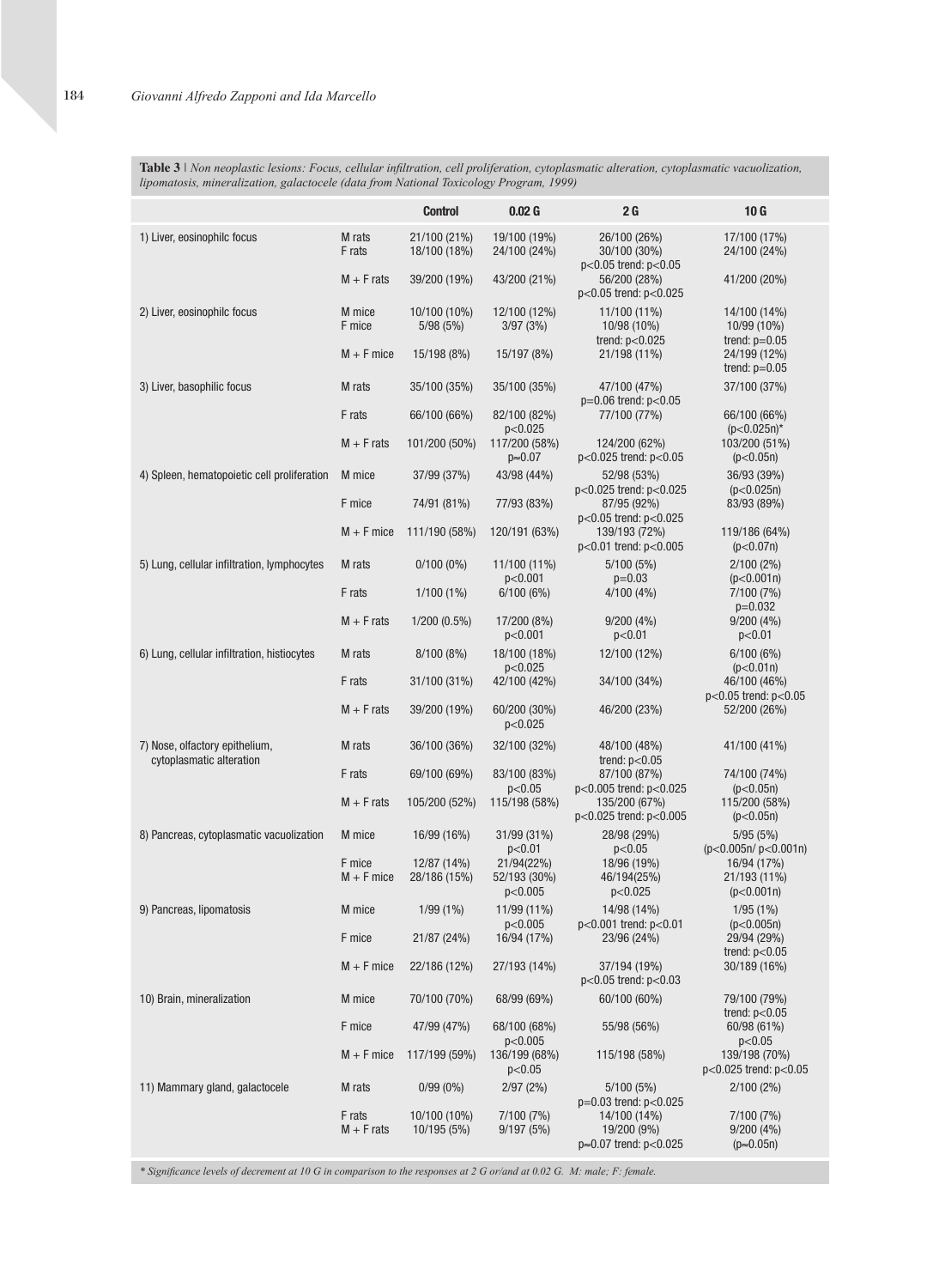lationships concern gender-specific effects (4 for male and 1 for female rats, and 5 for male mice for genital system, 1 for female rats for mammary cyst).

Ten dose-response relationships concern the genital system (2 for preputial gland inflammation, 2 for preputial gland atrophy, 1 for preputial gland cyst, 2 for prostate inflammation, 1 for testes interstitial cell hyperplasia, 1 for ovary, rete ovary hyperplasia, 1 for testes atrophy), 5 the alimentary system (3 for liver eosinophilic or basophilic focus, 1 for pancreas cytoplasmatic vacuolisation, 1 for pancreas lipomatosis), 4 the endocrine system (2 for adrenal cortex hyperplasia, 1 for cyst of pituary gland, pars distalis, 1 for cyst of thyroid C-cell), 3 the hematopoietic system (for mesenteric lymph node hyperplasia, for thymus epithelial cell hyperplasia, for spleen hematopoietic cell proliferation), 3 the respiratory system (for lung cellular infiltration, lymphocytes, for lung cellular infiltration, istiocytes, for nose olfactory epithelium cytoplasmatic alteration), 2 the integumentary system (mammary gland cyst – only female rats –, mammary gland galactocele), and 1 for nervous system (for mineralization, brain thalamus).

The dose-response relationships for which resulted significant treatment-related response decreases are reported in *Table 4*, also including neoplastic effects with this pattern. This evaluation appeared useful for both the completeness of the analysis and for taking into account the high significant response decreases resulting by NTP evaluation, in particular for lung alveolar/bronchiolar adenomas. For non neoplastic effects, the present analysis indicated the preputial gland cyst (only in male mice) and the bilateral pigmentation of kidney renal tube as worthwhile of attention. The cases including non coherent decreases or negative trends in the two genders were not considered, following the same criteria adopted for the positive results reported in *Tables 1*, *2* and *3*.

### **DISCUSSION**

A first observation is that the number of non neoplastic effects, resulting in some way statistically significant, is remarkably higher than the very low number of the significant carcinogenic effects identified by the NTP and already cited in the introduction. This also means that the non neoplastic effects, comprehensively studied and reported by the NTP, provide very important information, not available at this completeness level from other studies.

In 9 of the analysed dose-response relationships, the responses to the intermediate treatment levels that are significantly increased in comparison with control (at 0.02 G/2  $\mu$ T and/or at 2 G/200  $\mu$ T) result also significantly higher than the ones to the most elevated treatment level (10 G/1000  $\mu$ T/1 mT), and, in other 6 cases, are sensibly higher, even at a non significant level. A similar condition also exists for the dose-response relationship of thyroid C-cell tumors in male rats, on which the NTP evaluation of "equivocal evidence" was based, and also clearly results for the thyroid C-cell focal hyperplasia in female rats (whose dose response is fully similar to the one of tumors in male rats) *(Table 1)*.

As discussed in the introduction, Löscher has indicated the  $\mu$ T range as the most appropriate for carcinogenicity testing of ELF magnetic fields in experimental studies as the ones carried out by the "Hannover" Group (cocarcinogenesis, DMBA and ELF treatments).

| <b>Table 4</b>   Dose-response relationships with dose-related response decrease              |              |                |                            |                                              |                             |  |
|-----------------------------------------------------------------------------------------------|--------------|----------------|----------------------------|----------------------------------------------|-----------------------------|--|
|                                                                                               |              | <b>Control</b> | 0.02 <sub>G</sub>          | 2 <sub>G</sub>                               | 10G                         |  |
| 1) All organs, malignant neoplasm                                                             | M mice       | 40/100 (40%)   | 49/100 (49%)<br>$p=0.134*$ | 45/100 (45%)<br>$p=0.302*$                   | 49/100 (40%)<br>$p=0.103*$  |  |
|                                                                                               | F mice       | 55/100 (55%)   | 58/100 (58%)<br>$p=0.448*$ | 39/100 (39%)<br>$p=0.015n*$                  | 40/100 (40%)<br>$p=0.024n*$ |  |
|                                                                                               | $M + F$ mice | 95/200 (47%)   | 107/200 (53%)              | 84/100 (84%)                                 | 89/100 (89%)                |  |
| 2) All organs, malignant<br>or benign neoplasms                                               | M mice       | 71/100 (71%)   | 81/100 (81%)<br>$p=0.081*$ | 72/100 (72%)<br>$p=0.547*$                   | 74/100 (74%)<br>$p=0.343$   |  |
|                                                                                               | F mice       | 78/100 (78%)   | 80/100 (80%)<br>$p=0.561*$ | 72/100 (39%)<br>$p=0.237n*$                  | 71/100 (71%)<br>$p=0.193n*$ |  |
|                                                                                               | $M + F$ mice | 149/200 (74%)  | 161/200 (80%)              | 144/200 (72%)                                | 145/100 (72%)               |  |
| 3) Lung, alveolar/bronchiolar adenoma                                                         | M mice       | 26/100 (26%)   | 11/99 (11%)<br>$p=0.007n*$ | $9/100(0\%)$<br>p=0.001n* trend: p<0.025n    | 16/99 (16%)<br>$p=0.077n*$  |  |
|                                                                                               | F mice       | 9/95(9%)       | 6/100(6%)                  | $0/99(0\%)$<br>$p=0.002n*$ trend: $p<0.005n$ | 5/99(5%)                    |  |
|                                                                                               | $M + F$ mice | 35/195 (18%)   | 17/199 (8%)<br>p<0.01      | $9/199(4\%)$<br>$p<0.001n$ trend: $p<0.001n$ | 21/198 (11%)                |  |
| 4) Preputial gland, cyst                                                                      | M mice       | 29/98 (30%)    | 13/98 (13%)<br>p<0.01n     | 7/100 (7%)<br>$p<0.001n$ trend: $p<0.001n$   | 23/95 (24%)                 |  |
| 5) Kidney, renal tube,                                                                        | M rats       | 29/100 (29%)   | 20/100 (20%)               | 26/100 (26%)                                 | 23/100 (23%)                |  |
| bilateral pigmentation                                                                        | F rats       | 26/100 (26%)   | 11/100 (11%)<br>p<0.025n   | 13/100 (13%)<br>p<0.05n                      | 30/100 (30%)                |  |
|                                                                                               | $M + F$ rats | 55/200 (27%)   | 31/200 (15%)               | 39/200 (19%)                                 | 53/100 (26%)                |  |
| * Significance levels estimated by the National Toxicology Program (NTP). M: male; F: female. |              |                |                            |                                              |                             |  |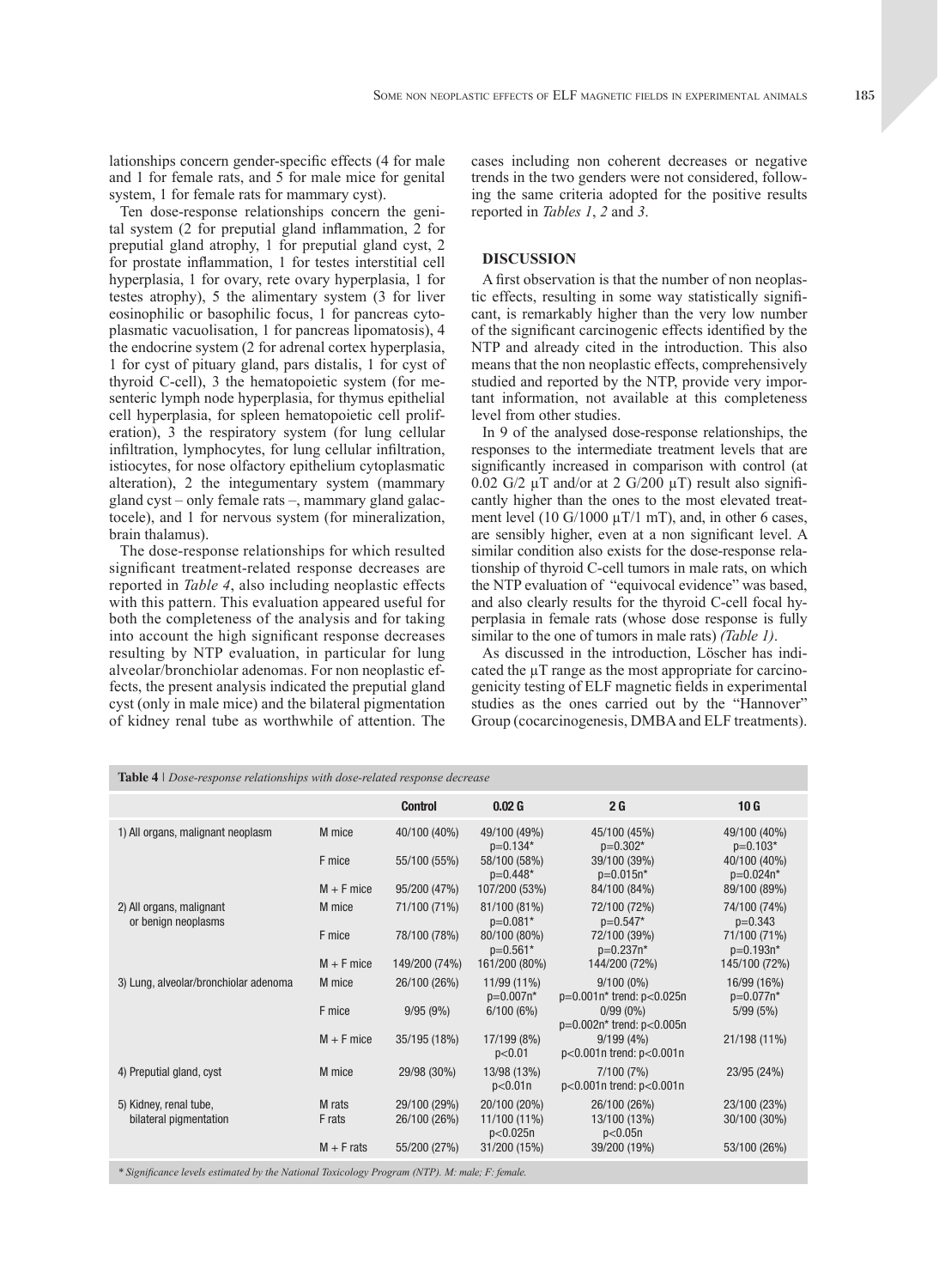Other studies, above mentioned, mainly addressed to a possible therapeutic use of ELF magnetic fields, have indicated the mT exposure range as possibly leading to some decrease of some tumor growth rate (at levels over some mT). Therefore, the hypothesis that 1 mT  $(1000 \mu T/10 G)$  could represent the level at which the carcinogenic and toxic effects may initiate to decline, seems reasonable at least for some effects.

 The non neoplastic effects resulting in some way significant may be regarded in the light of some neoplastic effects, indicated by the NTP as significant or close to a significant level.

For instance, as above mentioned, a significant incidence increase is reported by the NTP in male rats for preputial gland carcinoma at  $2 \text{ G}/200 \mu \text{T}$ , while the incidence at the other remaining treatment groups is always null. The data in *Table 2* indicate for this organ a significant increase of cyst (male mice at 0.02 and 2 G), of inflammation (male mice, at 2 and 10 G) and chronic inflammation (male rats, at 10 G), and of atrophy (simple and bilateral) at more treatment levels in male mice.

The only significant increase of carcinogenic effects reported for male mice by the NTP is a positive trend  $(p=0.032)$  for the adrenal cortex adenomas. A significant increase of focal hyperplasia of adrenal cortex emerges for the cumulated data of male and female mice and of male and female rats respectively at 2 G and at 0.02 G treatment levels *(Table 2)*.

The NTP study separately reports the incidences of adenomas and bilateral adenomas of testes in male rats, as well as the incidences of the focal hyperplasia and bilateral focal hyperplasia of interstitial cells of testes. The incidences in male rats of testes interstitial cell adenomas (non-bilateral) are characterised by an increasing trend close to significance ( $p \approx 0.06$ ) and by an incidence increase at 10 G also close to the significance  $(p \approx 0.06)$  (11/100 at control; 17/100 at 0.02 G; 19/100 at 2G; and 20/100 at 10 G), as estimated in the present study. The interstitial cell focal hyperplasia of testes in male rats (considered separately from the bilateral one) appears to be characterised by a similar and significant trend ( $p<0.025$ ) and by a significant increase at 10 G (p< 0.05) *(Table 2)*. In male rats, for both the bilateral adenomas and the bilateral focal hyperplasia of testes, the incidences are much higher, without significant differences. The NTP report indicates for male mice very low incidences (in the order of 1%-2%) of neoplasms of testes, without any significant difference; the only significant non neoplastic effect in testes, emerging for male mice in the present analysis, is some increase of bilateral atrophy at 10 G (p<0.05) *(Table 2)*, while for the simple atrophy (non bilateral) no significant difference emerge (the large majority of the reported incidences is in the range of  $\leq 1\% - 3\%$ ).

As far as the mammary gland carcinoma is concerned, the incidence increase in female rats, reported by the NTP is a 7/100 response at 0.02 G, compared to a  $2/100$ for control (p=0.098, as estimated by the NTP), within a dose-response relationship of 2/100, 7/100, 5/100 and  $2/100$  (respectively for control, 0.02 G, 2 G and 10 G, with the response to the highest treatment lower than the ones at 0.02 and 2 G). In male rats, the only non null incidence is 1/97 (1%) at 0.02 G. Pooling the female and male incidences, a response of 2/199 is obtained for the control and of 8/197 at 0.02 G, with a significance level of p<0.055. The incidence of mammary gland cyst in female rats appears to be significantly increased at 10 G, with a significant trend up to this level *(Table 2)*. It is worthwhile mentioning that positive effects for mammary tumors have been found in some other studies.

The incidence of liver eosinophilic foci is significantly increased in both rats and mice, while the incidence of basophilic foci is significantly increased only in rats. The liver neoplastic effects reported by the NTP in rats are substantially absent (incidences null or the order of 1%, and only in one case, of 2%). For male and female mice, the analysis by the NTP indicates no significant differences among the incidences of neoplastic effects on liver. For liver effects, it is worthwhile mentioning that a significant increase of liver basophilic foci together with a non significant increase of liver hepatocellular carcinomas resulted in the above cited initiation/promotion study by Heikkinen *et al.* [8]; in the conclusions, the authors specify that the overall results do not provide evidence of a carcinogenic effects of 50 Hz magnetic fields, although the liver changes may warrant further evaluation.

The incidences of hematopoietic neoplasms reported by the NTP for rats are generally null and at most at 2% level; similar results, even if with values slightly higher, are reported for mice; as a whole, no significant differences are reported. Therefore, the non neoplastic effects resulting significant in the present analysis (lymph nodes, hematopoietic cell proliferation) *(Table 2 and 3)* seem to be the only ones significantly emerging for the hematopoietic system.

Significant effects for skin neoplasms are reported by the NTP in male rats (as above mentioned in the introduction), for trichoepitelioma (significant increase at 10 G, with a highly significant trend up to this level) and for a set of various skin tumors, jointly considered (trichoepitelioma, squamous cell papilloma, keratoacanthoma, basal cell adenoma or squamous cell carcinoma, with a significant trend up to 10 G). For female rats, the NTP reports an incidence increase of a set of skin tumors (trichoepitelioma, squamous cell papilloma, keratoacanthoma or basal cell adenomas) at 2 G (p=0.064, as estimated by the NTP, with a trend significant up to this level –  $p<0.025$  –, as estimated in the present analysis: 1/100 at control; 2/100 at 0.02 G; 6/100 at 2 G; 1/100 at 10 G). Skin tumors increases have been found in some of other studies, so that this result is worthwhile of attention. Based on the present analysis, non neoplastic skin effects emerge at a significant level only for the mammary gland, while this does not happen for other skin lesions (the incidences mostly are null or  $\leq 1\% - 2\%$ , without any significant difference).

The NTP study has pointed out some dose-response for which the trend is negative or some responses are significantly lower than the control; these data are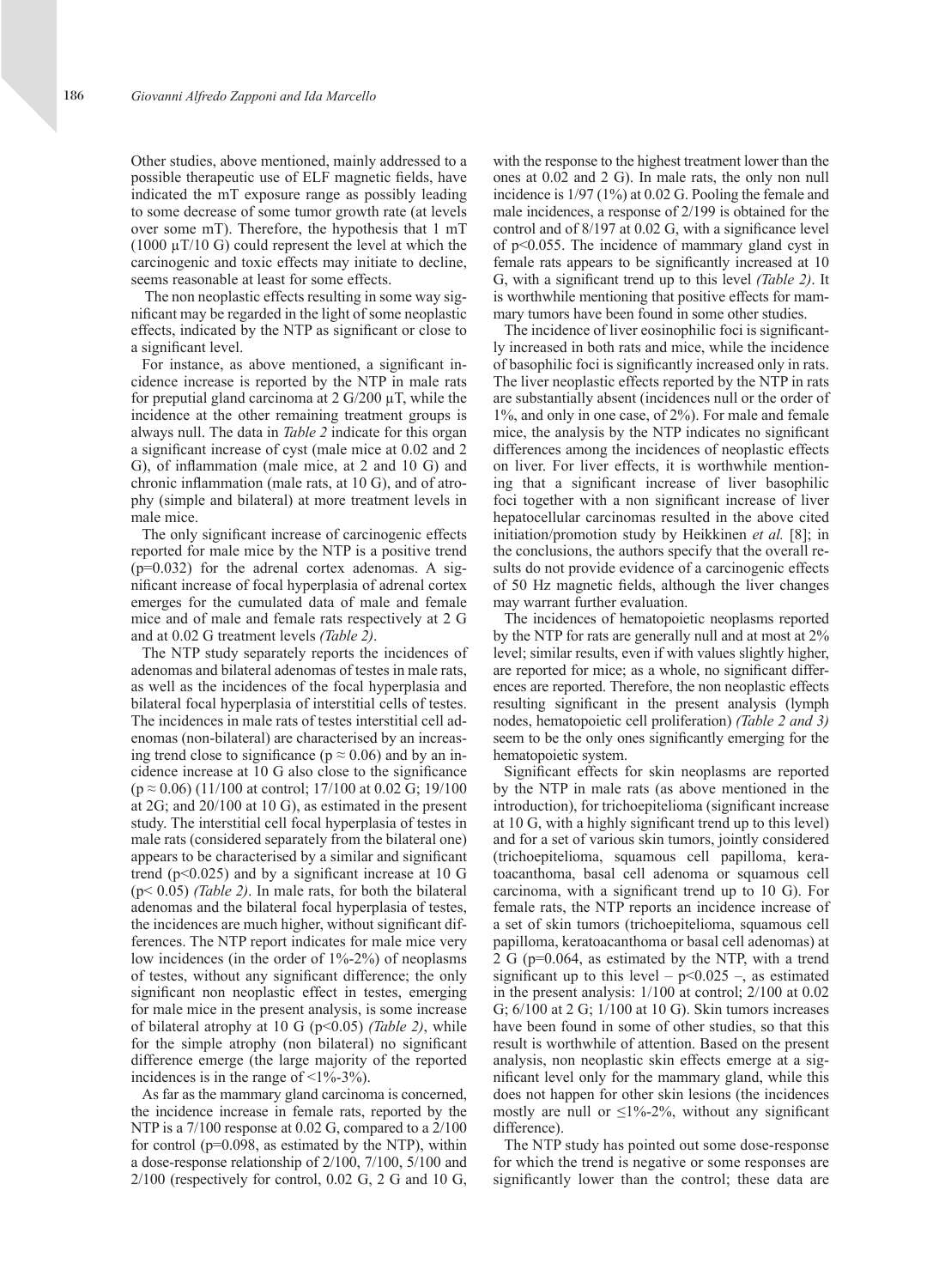important. For instance, for the neoplastic effects on lungs, it is worthwhile noticing that the NTP reports for male mice a highly significant incidence decrease of lung alveolar/bronchiolar adenomas at 0.02 G and 2 G for male mice (respectively, 11/99 and 9/100 *vs.* 26/100-control, p=0.007 and p<0.001), and, for female mice, a highly significant decrease at 2 G (0/ 99 *vs.* 9/95-control, p=0.002). The analysis effected in the present study on the pooled male and female data clearly confirms the highly significant incidence decrease at 0.02 and 2 G reported in the NTP analysis, and, moreover, indicates a highly significant negative monotonic trend over the first 3 treatment levels (up to 2 G) *(Table 4)*. The consistency of these effects in the two genders indicates that is difficult to attribute them simply to chance. For rats, no significant differences are reported in the NTP analysis of lung alveolar/ bronchiolar adenoma or of lung alveolar/bronchiolar adenoma or carcinoma (the highest incidence variation is 7/100 at 0.02 G *vs.* 3/100 for control, p=0.145 as reported by the NTP). For non-neoplastic effects, the analysis carried out in the present study indicates in rats a significant increase of cellular infiltration in lungs (lymphocytes and histiocytes), more significant at 0.02 G *(Table 3)*.

A significant incidence decrease is also reported by the NTP for the malignant tumors of all organs in female mice at 2 G and at 10 G (respectively, 39/100 *vs.* 55/100-control, p=0.015; and 40/100 *vs.* 55/100, p=0.024, NTP estimates). For male mice, however, a slight non significant incidence increase results for the 3 treated groups, as shown in *Table 4*, and the pooled incidences of male and female mice do not indicate any significant difference or trend. Moreover, the incidences reported by the NTP for malignant and benign tumors for all organs indicate an incidence increase at 0.02 G for male mice (81/100 *vs.* 71/100-control, p=0.081, as estimated by the NTP, and for female mice, 80/100 *vs.* 78/100-control). The analysis of the pooled data of the two genders indicates incidences of 74%, for control, 80% at 0.02 G) and 72% at 2 G and 10 G, with no significant differences.

The NTP discussion of these latter data gives most attention to the incidence decreases of lung tumors rather than to the other observed incidence decreases. The above discussion is fully in agreement with this.

Lastly, in *Table 4* the dose-response of cyst of preputial gland is reported and the one of the bilateral pigmentation of kidney renal tube. The first one, even non confirmed by male rat data (for which this effect is substantially absent – only one non null incidence,  $1\%$ at 2 G), is characterised by a high significance of the response decrease at 0.02 G (13/98 *vs.* 29/98-control, p<0.01) and, in particular, at 2 G (7/100 *vs.* 29/98 control, p<0.001) and by a highly significant negative trend up to this level,  $p<0.001$ ). The incidence at 10 G is not significantly different from the one of control.

For the pigmentation of the renal tube of kidney, the control incidences result very close in the two genders (29/100 and 26/100). This suggests that the incidence decreases at 0.02 G and at 2 G in comparison with the

control are difficult to be simply attributed to a control high incidence resulting by chance. Moreover, the incidence decrease for the pooled data of the two genders is highly significant.

In any case, however, the decrease of lung tumours appears as the sounder one, at least from the statistical point of view.

#### **CONCLUSIONS**

The large number of non neoplastic data produced by the NTP two year studies are of great value for an overall evaluation of the biological effects of ELF magnetic fields. Moreover, the selection of the exposure range (up to 10 G/1000  $\mu$ T/1mT) appears very appropriate, because it includes the levels  $(\mu T \text{ range})$ at which adverse effects have been mostly observed in other studies, according to some recent evaluations. The analysis here effected indicates that a relatively high fraction of the examined dose-responses of non neoplastic effects is characterised by a significant trend up to 2  $G/200 \mu T$  but not by a significant trend up to 10 G/1000 µT. However, this is not a general result; in fact, in a minor percentage, effects emerge at this latter exposure level, so that its inclusion remains important. The above discussed hypotheses of a lower incidence of some adverse effects or, even, of the possible existence of anticarcinogenic effect above 1 mT, provide some confirmation to this finding. In any case, this result suggests that the absence of trend significance up to 1 mT should not necessarily imply the absence of effects, in particular if the trend is significant up to 200 µT exposure level.

As a whole, non neoplastic effects emerged at a significant level much more frequently than neoplastic effects. Their analysis allowed in some cases to insert some neoplastic findings in a suitable and informative context. It may be also useful to remind that the study by Heikkinen *et al.* (2001), including the examination of more than 30 non neoplastic effects, has pointed out a highly significant increase of basophilic focus incidence in female mice liver, considered as a possibly preneoplastic effect, while no significant results emerged for the about 30 neoplastic effects examined, including, however, a non significant 2-fold increase of liver carcinoma.

This analysis points out that various non neoplastic effects may be associated to ELF magnetic field exposure in the 0-10 G intensity range. Some of these non neoplastic effects may provide information useful to better evaluate the neoplastic ones, and provide further support to "the marginal increase of neoplasms that may be related to the agent under study", on which the "equivocal evidence" is based.

As a whole, this analysis suggests that ELF magnetic fields could have some complex modulation capability of carcinogenic and non carcinogenic effects, including in more cases an effect increase but, under specific conditions (*e.g.*, high exposure levels and/or for specific end points) also some effect decrease.